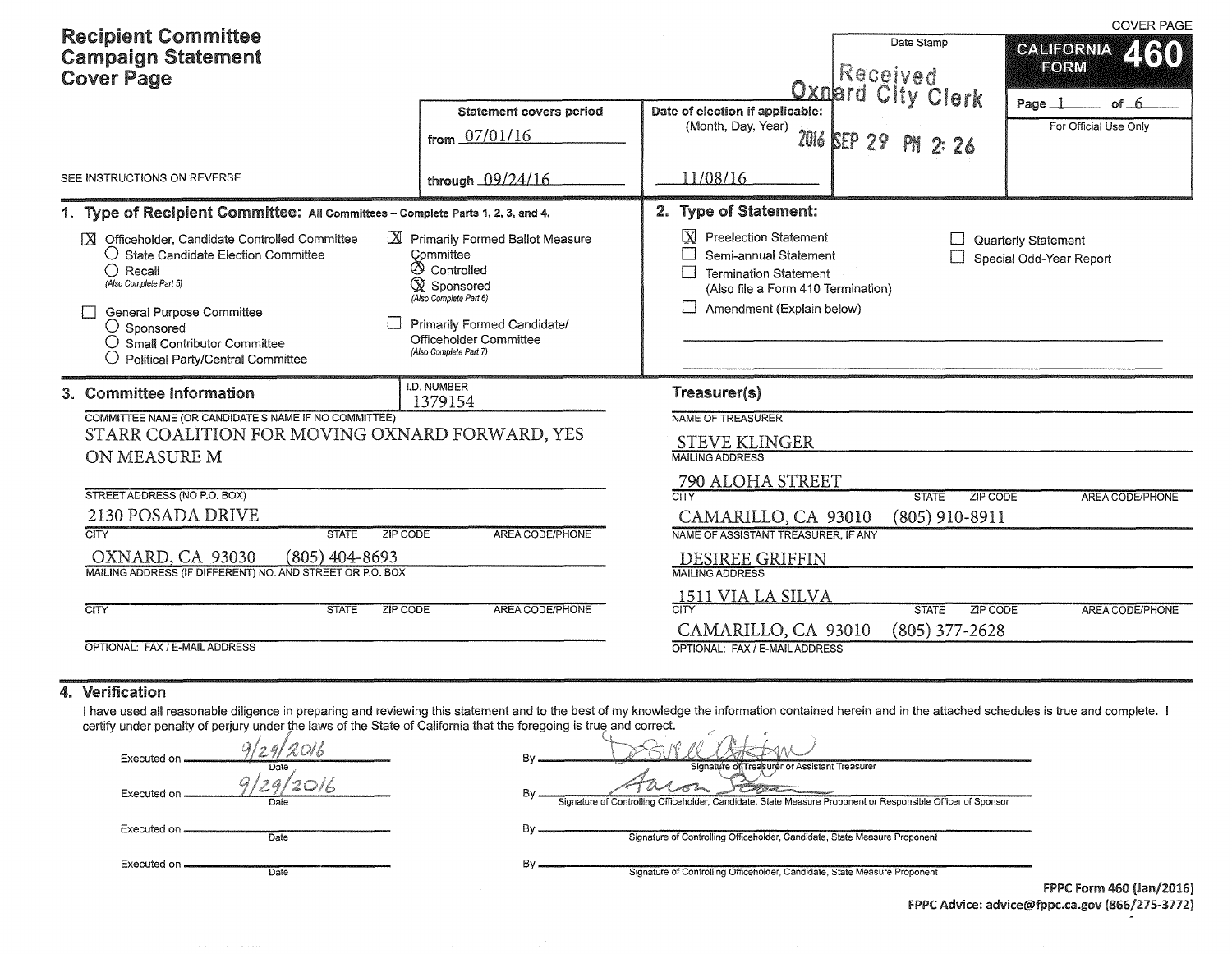## 5. Officeholder or Candidate Controlled Committee

NAME OF OFFICEHOLDER OR CANDIDATE

## AARON STARR

| OFFICE SOUGHT OR HELD (INCLUDE LOCATION AND DISTRICT NUMBER IF APPLICABLE) |      |              |      |
|----------------------------------------------------------------------------|------|--------------|------|
| OXNARD CITY COUNCIL                                                        |      |              |      |
| RESIDENTIAL/BUSINESS ADDRESS (NO. AND STREET)                              | CITY | <b>STATE</b> | 7IP. |

2130 POSADA DRIVE, OXNARD, CA 93030

Related Committees Not Included in this Statement: List any committees not included in this statement that are controlled by you or are primarily formed to receive contributions or make expenditures on behalf of your candidacy.

| <b>COMMITTEE NAME</b>                                    | II.D. NUMBER          |
|----------------------------------------------------------|-----------------------|
| NAME OF TREASURER                                        | CONTROLLED COMMITTEE? |
|                                                          | <b>YES</b><br>NO      |
| STREET ADDRESS (NO P.O. BOX)<br><b>COMMITTEE ADDRESS</b> |                       |

| <b>CITY</b>              | <b>STATE</b>                 | ZIP CODE |             | AREA CODE/PHONE       |  |
|--------------------------|------------------------------|----------|-------------|-----------------------|--|
|                          |                              |          |             |                       |  |
| <b>COMMITTEE NAME</b>    |                              |          | I.D. NUMBER |                       |  |
|                          |                              |          |             |                       |  |
| <b>NAME OF TREASURER</b> |                              |          |             | CONTROLLED COMMITTEE? |  |
|                          |                              |          | <b>YES</b>  | N <sub>O</sub>        |  |
| <b>COMMITTEE ADDRESS</b> | STREET ADDRESS (NO P.O. BOX) |          |             |                       |  |

CITY STATE ZIP CODE AREA CODE/PHONE

#### COVER PAGE - PART 2



## 6. Primarily Formed Ballot Measure Committee

| NAME OF BALLOT MEASURE                                   |  |
|----------------------------------------------------------|--|
| INITIATIVE MEASURE TO REPEAL THE CITY'S WASTEWATER RATES |  |

| BALLOT NO. OR LETTER | <b>JURISDICTION</b> | . SUPPORT<br>I XI. |
|----------------------|---------------------|--------------------|
| MEASURE M            | API<br>N            | <b>OPPOSE</b>      |

Identify the controlling officeholder, candidate, or state measure proponent, if any.

NAME OF OFFICEHOLDER, CANDIDATE, OR PROPONENT AARON STARR

| OFFICE SOUGHT OR HELD | I DISTRICT NO. IF ANY |
|-----------------------|-----------------------|
| OXNARD CITY COUNCIL   |                       |

7. Primarily Formed Candidate/Officeholder Committee List names of offlceholder(s) or candidate(s) for which this committee is primarily formed.

| NAME OF OFFICEHOLDER OR CANDIDATE | OFFICE SOUGHT OR HELD | <b>SUPPORT</b><br>OPPOSE |
|-----------------------------------|-----------------------|--------------------------|
| NAME OF OFFICEHOLDER OR CANDIDATE | OFFICE SOUGHT OR HELD | <b>SUPPORT</b><br>OPPOSE |
| NAME OF OFFICEHOLDER OR CANDIDATE | OFFICE SOUGHT OR HELD | <b>SUPPORT</b><br>OPPOSE |
| NAME OF OFFICEHOLDER OR CANDIDATE | OFFICE SOUGHT OR HELD | <b>SUPPORT</b><br>OPPOSE |

Attach continuation sheets if necessary

fPPC Form 460 (Jan/2016) FPPC Advice: advice@fppc.ca.gov (866/275-3772) www.fppc.ca.gov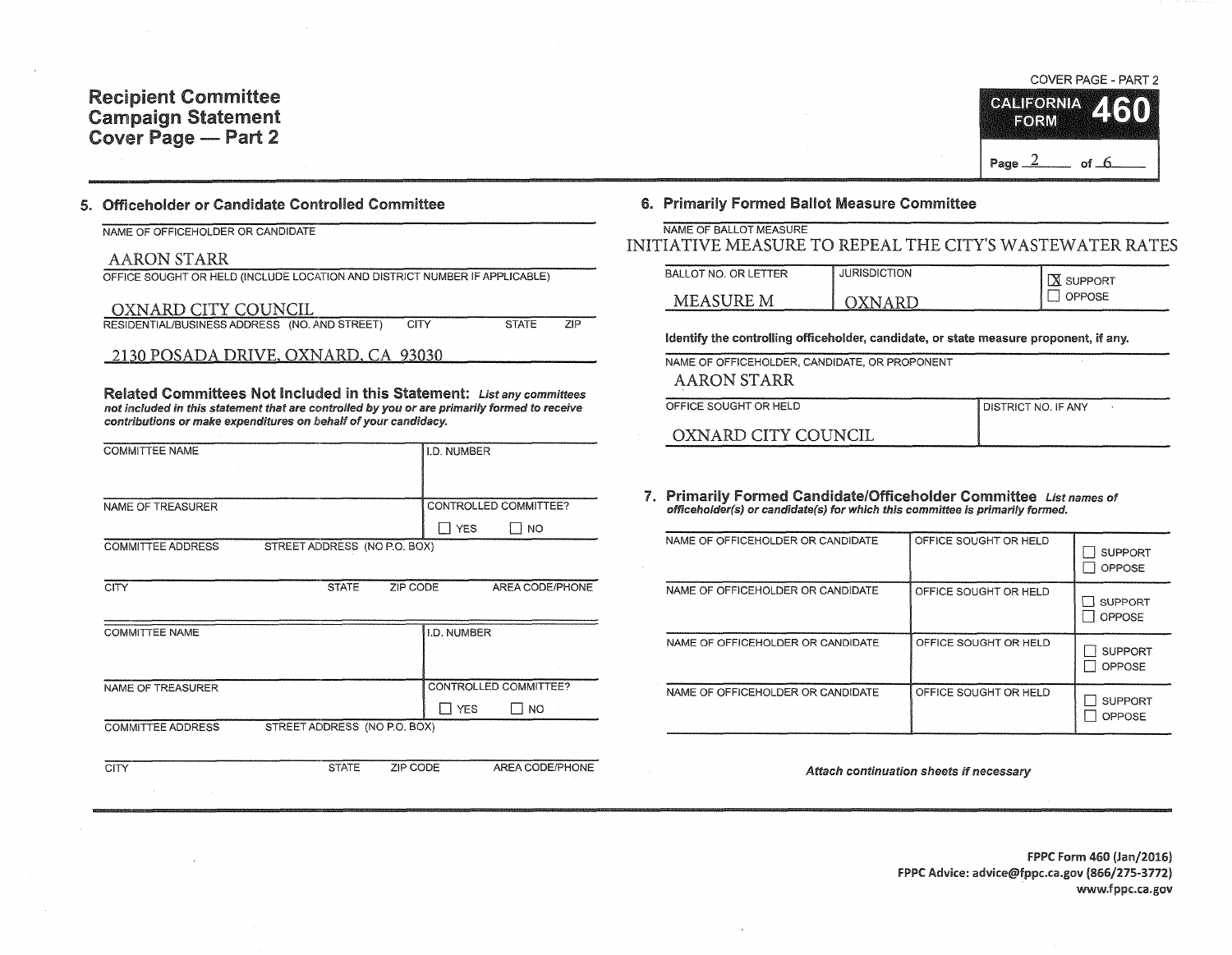| <b>Campaign Disclosure Statement</b><br><b>Summary Page</b>           |    | Amounts may be rounded                         |   |                                                                                            | <b>SUMMARY PAGE</b>                      |                                          |                                                                                  |
|-----------------------------------------------------------------------|----|------------------------------------------------|---|--------------------------------------------------------------------------------------------|------------------------------------------|------------------------------------------|----------------------------------------------------------------------------------|
|                                                                       |    | to whole dollars.                              |   |                                                                                            | Statement covers period<br>from 07/01/16 | <b>CALIFORNIA</b><br>2130<br><b>FORM</b> |                                                                                  |
|                                                                       |    |                                                |   |                                                                                            |                                          | through 09/24/16                         | Page $3$ of $6$                                                                  |
| SEE INSTRUCTIONS ON REVERSE<br>NAME OF FILER                          |    |                                                |   |                                                                                            |                                          |                                          | I.D. NUMBER                                                                      |
| STARR COALITION FOR MOVING OXNARD FORWARD, YES ON MEASURE M           |    |                                                |   |                                                                                            |                                          |                                          | 1379154                                                                          |
|                                                                       |    | Column A                                       |   | Column B                                                                                   |                                          |                                          | <b>Calendar Year Summary for Candidates</b>                                      |
| <b>Contributions Received</b>                                         |    | TOTAL THIS PERIOD<br>(FROM ATTACHED SCHEDULES) |   | CALENDAR YEAR<br>TOTAL TO DATE                                                             |                                          | <b>General Elections</b>                 | <b>Running in Both the State Primary and</b>                                     |
|                                                                       |    | 0.00                                           |   | 420.00                                                                                     |                                          |                                          |                                                                                  |
|                                                                       |    | 5,000.00                                       |   | 14,500.00                                                                                  |                                          |                                          | 1/1 through 6/30<br>7/1 to Date                                                  |
|                                                                       |    | 5,000.00                                       |   | 14,920.00                                                                                  |                                          | 20. Contributions<br>Received            | $s$ $s$                                                                          |
| 4.                                                                    |    | 0.00                                           |   | 0.00                                                                                       |                                          | 21. Expenditures                         |                                                                                  |
| 5.                                                                    |    | 5,000.00                                       | ¢ | 14,920.00                                                                                  |                                          | Made                                     | $\sim$ $\sim$ $\sim$ $\sim$ $\sim$                                               |
| <b>Expenditures Made</b>                                              |    |                                                |   |                                                                                            |                                          |                                          | <b>Expenditure Limit Summary for State</b>                                       |
|                                                                       |    | 4,385.17                                       |   | 12,532.24                                                                                  |                                          | Candidates                               |                                                                                  |
|                                                                       |    | 0.00                                           |   | 0.00                                                                                       |                                          |                                          |                                                                                  |
|                                                                       |    | 4,385.17                                       |   | 12,532.24                                                                                  |                                          |                                          | 22. Cumulative Expenditures Made*<br>(If Subject to Voluntary Expenditure Limit) |
|                                                                       |    | 0.00                                           |   | 0.00                                                                                       |                                          | Date of Election                         | Total to Date                                                                    |
|                                                                       |    | 0.00                                           |   | 0.00                                                                                       |                                          | (mm/dd/yy)                               |                                                                                  |
|                                                                       |    | 4,385.17                                       |   | 12,532.24                                                                                  |                                          |                                          |                                                                                  |
| <b>Current Cash Statement</b>                                         |    |                                                |   |                                                                                            |                                          |                                          |                                                                                  |
| 12. Beginning Cash Balance  Previous Summary Page, Line 16 \$         |    | 1,468.30                                       |   | To calculate Column B.                                                                     |                                          |                                          |                                                                                  |
|                                                                       |    | 5,000.00                                       |   | add amounts in Column                                                                      |                                          |                                          |                                                                                  |
|                                                                       |    | 0.00                                           |   | A to the corresponding<br>amounts from Column B                                            |                                          | reported in Column B.                    | *Amounts in this section may be different from amounts                           |
|                                                                       |    | 4,385.17                                       |   | of your last report. Some<br>amounts in Column A may                                       |                                          |                                          |                                                                                  |
| 16. ENDING CASH BALANCE Add Lines 12 + 13 + 14, then subtract Line 15 |    | 2,083.13                                       |   | be negative figures that                                                                   |                                          |                                          |                                                                                  |
| If this is a termination statement, Line 16 must be zero.             |    |                                                |   | should be subtracted from<br>previous period amounts. If<br>this is the first report being |                                          |                                          |                                                                                  |
|                                                                       |    | 0.00                                           |   | filed for this calendar year,<br>only carry over the amounts                               |                                          |                                          |                                                                                  |
| <b>Cash Equivalents and Outstanding Debts</b>                         |    |                                                |   | from Lines 2, 7, and 9 $($ if<br>any).                                                     |                                          |                                          |                                                                                  |
|                                                                       | S  | 0.00                                           |   |                                                                                            |                                          |                                          |                                                                                  |
|                                                                       | £. | 14,500.00                                      |   |                                                                                            |                                          |                                          | FPPC Form 460 (Jan/2016)                                                         |
|                                                                       |    |                                                |   |                                                                                            |                                          |                                          | FPPC Advice: advice@fppc.ca.gov (866/275-3772)                                   |

www.fppc.ca.gov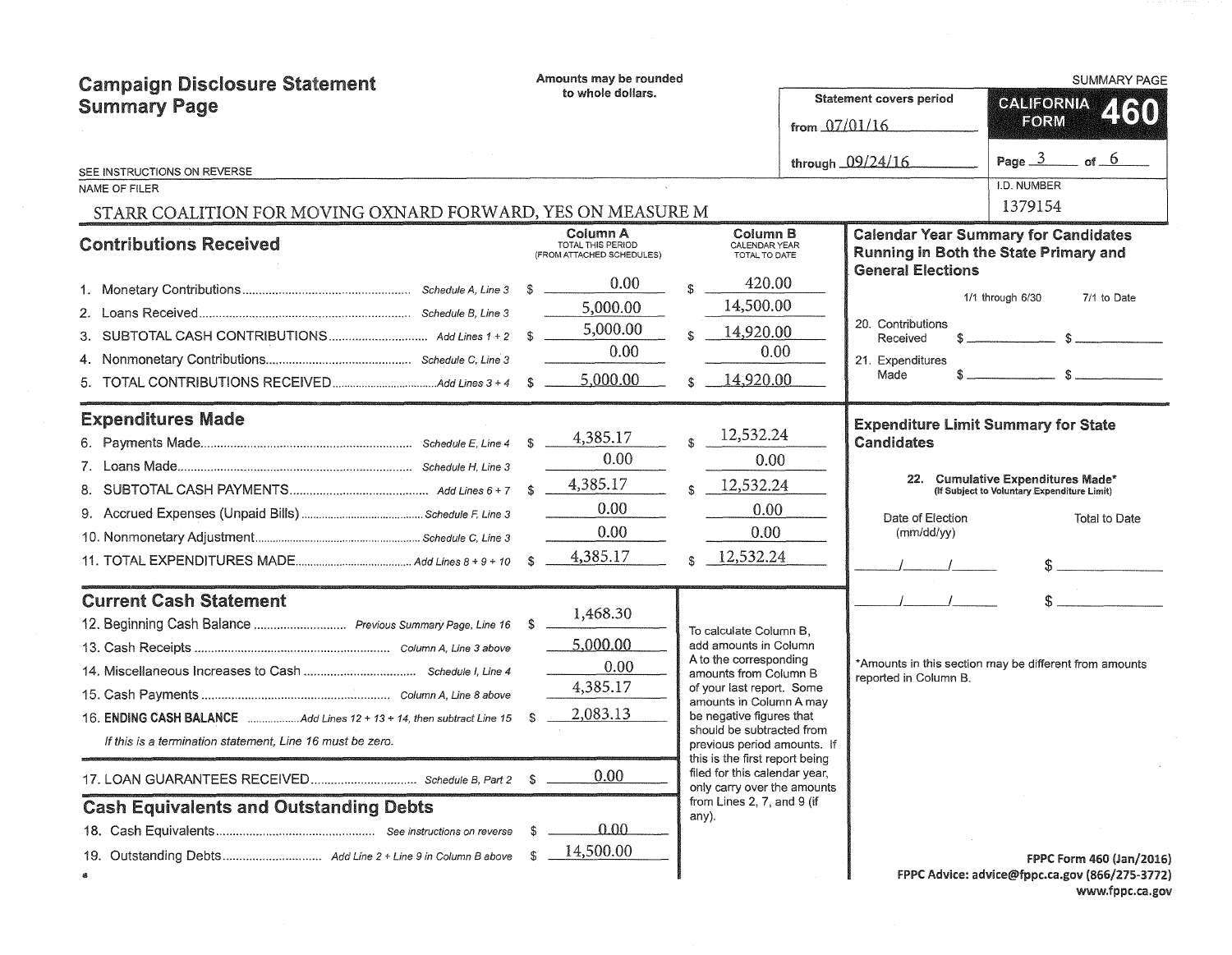|                                                                                                                                            |                                                                                                     | Amounts may be rounded                                                               |                                                                   |                                                  |                                                                                  |                                               |                                                                         | <b>SCHEDULE B - PART 1</b>                                                 |
|--------------------------------------------------------------------------------------------------------------------------------------------|-----------------------------------------------------------------------------------------------------|--------------------------------------------------------------------------------------|-------------------------------------------------------------------|--------------------------------------------------|----------------------------------------------------------------------------------|-----------------------------------------------|-------------------------------------------------------------------------|----------------------------------------------------------------------------|
| Schedule B - Part 1                                                                                                                        |                                                                                                     | to whole dollars.                                                                    |                                                                   |                                                  | <b>Statement covers period</b>                                                   |                                               | <b>CALIFORNIA</b>                                                       |                                                                            |
| <b>Loans Received</b>                                                                                                                      |                                                                                                     |                                                                                      |                                                                   |                                                  | from $07/01/16$                                                                  |                                               | EORM                                                                    | 2130                                                                       |
| SEE INSTRUCTIONS ON REVERSE                                                                                                                |                                                                                                     |                                                                                      |                                                                   |                                                  | through 09/24/16                                                                 |                                               | Page $\_\$                                                              | of $6$                                                                     |
| NAME OF FILER                                                                                                                              |                                                                                                     |                                                                                      |                                                                   |                                                  |                                                                                  |                                               | I.D. NUMBER                                                             |                                                                            |
| STARR COALITION FOR MOVING OXNARD FORWARD, YES ON MEASURE M                                                                                |                                                                                                     |                                                                                      |                                                                   |                                                  |                                                                                  |                                               | 1379154                                                                 |                                                                            |
| FULL NAME. STREET ADDRESS AND ZIP CODE<br>OF LENDER<br>(IF COMMITTEE, ALSO ENTER I.D. NUMBER)                                              | IF AN INDIVIDUAL, ENTER<br>OCCUPATION AND EMPLOYER<br>(IF SELF-EMPLOYED, ENTER<br>NAME OF BUSINESS) | าส<br><b>OUTSTANDING</b><br><b>BALANCE</b><br><b>BEGINNING THIS</b><br><b>PERIOD</b> | $\overline{b}$<br>AMOUNT<br><b>RECEIVED THIS</b><br><b>PERIOD</b> | (c)<br>AMOUNT PAID<br>OR FORGIVEN<br>THIS PERIOD | (d)<br><b>OUTSTANDING</b><br><b>BALANCE AT</b><br><b>CLOSE OF THIS</b><br>PERIOD | (e)<br><b>INTEREST</b><br>PAID THIS<br>PERIOD | ŢТ<br><b>ORIGINAL</b><br>AMOUNT OF<br><b>LOAN</b>                       | $\overline{g}$<br><b>CUMULATIVE</b><br><b>CONTRIBUTIONS</b><br>TO DATE     |
| <b>AARON STARR</b>                                                                                                                         | CONTROLLER                                                                                          |                                                                                      |                                                                   | $\Box$ PAID                                      |                                                                                  |                                               |                                                                         | CALENDAR YEAR                                                              |
| 2130 POSADA DRIVE                                                                                                                          | <b>HAAS</b>                                                                                         |                                                                                      |                                                                   |                                                  | $\frac{14,500.00}{2}$                                                            | $\frac{9}{6}$                                 | \$2,500.00                                                              | 12,000.00                                                                  |
| OXNARD, CA 93030                                                                                                                           | <b>AUTOMATION</b>                                                                                   |                                                                                      |                                                                   | <b>T FORGIVEN</b>                                |                                                                                  | RATE                                          |                                                                         | PER ELECTION**                                                             |
| <sup>T</sup> X IND<br>$\Box$ COM $\Box$ OTH $\Box$ PTY $\Box$ SCC                                                                          |                                                                                                     | \$9,500.00                                                                           | \$5,000.00                                                        |                                                  | DATE DUE                                                                         |                                               | DATE INCURRED                                                           | \$14,500.00                                                                |
|                                                                                                                                            |                                                                                                     |                                                                                      |                                                                   | $\Box$ PAID                                      |                                                                                  |                                               |                                                                         | CALENDAR YEAR                                                              |
|                                                                                                                                            |                                                                                                     |                                                                                      |                                                                   |                                                  |                                                                                  |                                               |                                                                         |                                                                            |
|                                                                                                                                            |                                                                                                     |                                                                                      |                                                                   | $\Box$ FORGIVEN                                  |                                                                                  | RATE                                          |                                                                         | PER ELECTION**                                                             |
|                                                                                                                                            |                                                                                                     |                                                                                      |                                                                   |                                                  |                                                                                  |                                               |                                                                         |                                                                            |
| $T \square$ IND<br>$\Box$ COM $\Box$ OTH $\Box$ PTY $\Box$ SCC                                                                             |                                                                                                     |                                                                                      |                                                                   |                                                  | DATE DUE                                                                         |                                               | DATE INCURRED                                                           |                                                                            |
|                                                                                                                                            |                                                                                                     |                                                                                      |                                                                   | $\Box$ PAID                                      |                                                                                  |                                               |                                                                         | CALENDAR YEAR                                                              |
|                                                                                                                                            |                                                                                                     |                                                                                      |                                                                   |                                                  |                                                                                  |                                               |                                                                         |                                                                            |
|                                                                                                                                            |                                                                                                     |                                                                                      |                                                                   | FORGIVEN                                         |                                                                                  | <b>RATE</b>                                   |                                                                         | PER ELECTION**                                                             |
|                                                                                                                                            |                                                                                                     |                                                                                      |                                                                   |                                                  |                                                                                  |                                               |                                                                         |                                                                            |
| $\Box$ COM $\Box$ OTH $\Box$ PTY $\Box$ SCC<br>$T \square$ IND                                                                             |                                                                                                     |                                                                                      |                                                                   |                                                  | DATE DUE                                                                         |                                               | DATE INCURRED                                                           |                                                                            |
|                                                                                                                                            |                                                                                                     | SUBTOTALS \$                                                                         | $5,000.00$ \$                                                     |                                                  | $0.00$ \$<br>$14,500.00$ \$                                                      |                                               |                                                                         |                                                                            |
| <b>Schedule B Summary</b>                                                                                                                  |                                                                                                     |                                                                                      |                                                                   |                                                  |                                                                                  | (Enter (e) on<br>Schedule E, Line 3)          |                                                                         |                                                                            |
| 1. Loans received this period                                                                                                              |                                                                                                     |                                                                                      |                                                                   |                                                  | 5,000.00                                                                         |                                               |                                                                         |                                                                            |
| (Total Column (b) plus unitemized loans of less than \$100.)                                                                               |                                                                                                     |                                                                                      |                                                                   |                                                  |                                                                                  |                                               | <b>†Contributor Codes</b>                                               |                                                                            |
|                                                                                                                                            |                                                                                                     |                                                                                      |                                                                   |                                                  | 0.00                                                                             |                                               | IND - Individual                                                        |                                                                            |
| (Total Column (c) plus loans under \$100 paid or forgiven.)<br>(Include loans paid by a third party that are also itemized on Schedule A.) |                                                                                                     |                                                                                      |                                                                   |                                                  |                                                                                  |                                               | <b>COM</b> - Recipient Committee<br>OTH - Other (e.g., business entity) | (other than PTY or SCC)                                                    |
|                                                                                                                                            |                                                                                                     |                                                                                      |                                                                   |                                                  | 5,000.00                                                                         |                                               | PTY - Political Party<br>SCC - Small Contributor Committee              |                                                                            |
| Enter the net here and on the Summary Page, Column A, Line 2.                                                                              |                                                                                                     |                                                                                      |                                                                   |                                                  | (May be a negative number)                                                       |                                               |                                                                         |                                                                            |
| *Amounts forgiven or paid by another party also must be reported on Schedule A.<br>** If required.                                         |                                                                                                     |                                                                                      |                                                                   |                                                  |                                                                                  |                                               |                                                                         | FPPC Form 460 (Jan/2016)<br>FPPC Advice: advice@fppc.ca.gov (866/275-3772) |

 $\sim$   $\sim$ 

www.fppc.ca.gov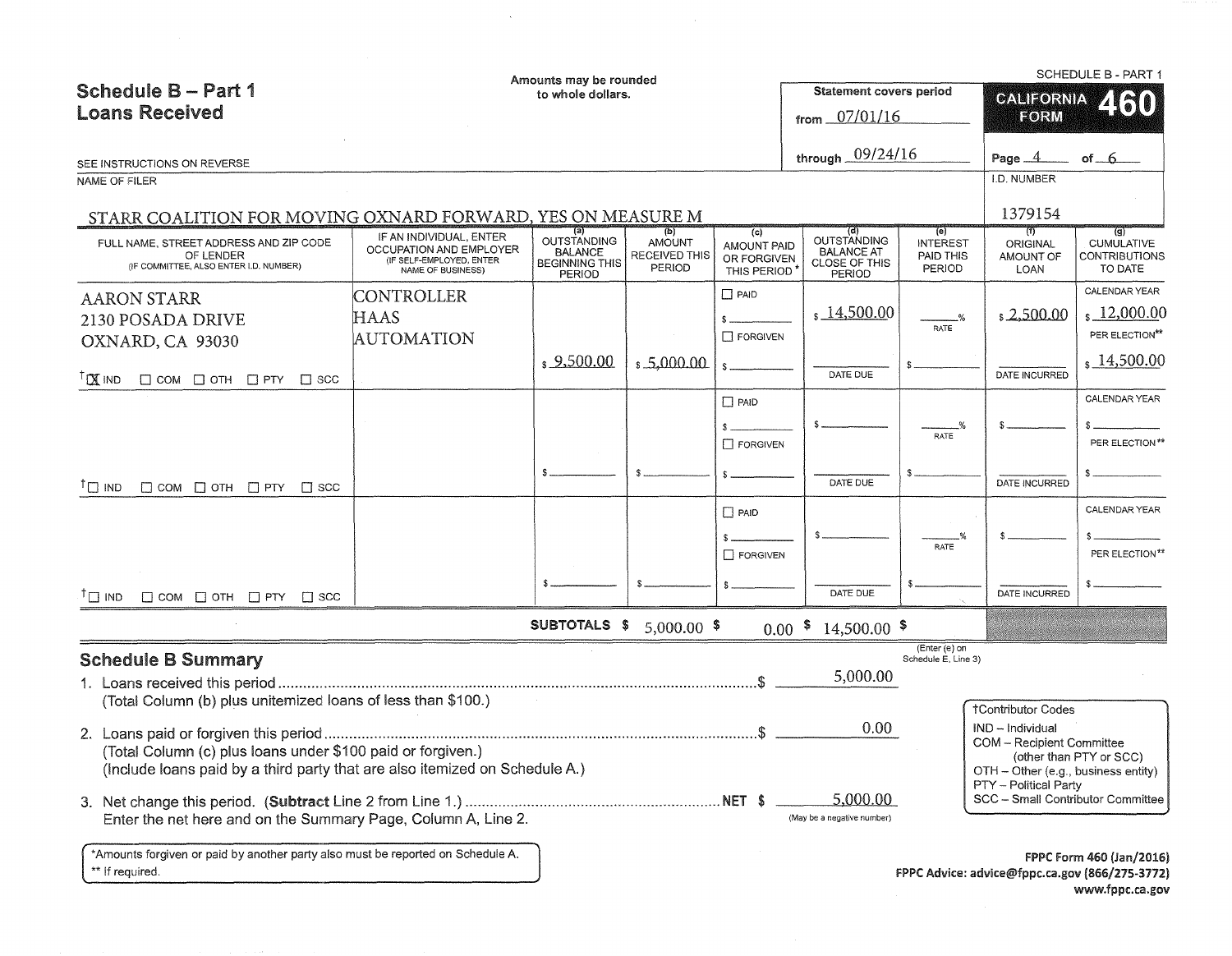| <b>Schedule E</b><br><b>Payments Made</b>                   | Amounts may be rounded<br>to whole dollars. | Statement covers period<br>07/01/16<br>from | <b>SCHEDULE E</b><br>CALIFORNIA 460<br><b>EORM</b> |
|-------------------------------------------------------------|---------------------------------------------|---------------------------------------------|----------------------------------------------------|
| SEE INSTRUCTIONS ON REVERSE                                 |                                             | through $09/24/16$                          | of $\circ$<br>Page $\Delta$                        |
| NAME OF FILER                                               |                                             |                                             | <b>I.D. NUMBER</b>                                 |
| STARR COALITION FOR MOVING OXNARD FORWARD, YES ON MEASURE M |                                             |                                             | 1379154                                            |

CODES: If one of the following codes accurately describes the payment, you may enter the code. Otherwise, describe the payment.

|      | CMP campaign paraphernalia/misc.                              |     | MBR member communications                     |     | RAD radio airtime and production costs                    |
|------|---------------------------------------------------------------|-----|-----------------------------------------------|-----|-----------------------------------------------------------|
|      | CNS campaign consultants                                      |     | MTG meetings and appearances                  |     | RFD returned contributions                                |
|      | CTB contribution (explain nonmonetary)*                       |     | OFC office expenses                           | SAL | campaign workers' salaries                                |
|      | CVC civic donations                                           |     | PET petition circulating                      |     | TEL t.v. or cable airtime and production costs            |
|      | FIL candidate filing/ballot fees                              |     | PHO phone banks                               |     | TRC candidate travel, lodging, and meals                  |
|      | FND fundraising events                                        |     | POL polling and survey research               |     | TRS staff/spouse travel, lodging, and meals               |
| IND. | independent expenditure supporting/opposing others (explain)* |     | POS postage, delivery and messenger services  | TSF | transfer between committees of the same candidate/sponsor |
|      | LEG legal defense                                             |     | PRO professional services (legal, accounting) | VOT | voter registration                                        |
| LIT. | campaign literature and mailings                              | PRT | print ads                                     |     | WEB information technology costs (internet, e-mail)       |

| NAME AND ADDRESS OF PAYEE<br>(IF COMMITTEE, ALSO ENTER I,D, NUMBER)                        | CODE       | OR<br>DESCRIPTION OF PAYMENT | AMOUNT PAID |
|--------------------------------------------------------------------------------------------|------------|------------------------------|-------------|
| BELL, MCANDREWS & HILTACHK, LLP<br>455 CAPITOL MALL, SUITE 600<br>SACRAMENTO, CA 95814     | PRO        |                              | 509.70      |
| CHRIS JONES CONSULTING<br>3245 GRANITE CREEK PLACE<br>NEWCASTLE, CA 95658                  | <b>CNS</b> |                              | 3,000.00    |
| LEADWURX, INC DBA HAMILTON MARKETING GROUP<br>70 W EASY STREET #2<br>SIMI VALLEY, CA 93065 |            | YARD SIGNS                   | 564.30      |

\* Payments that are contributions or independent expenditures must also be summarized on Schedule D.

SUBTOTAL\$ 4,074.00

# Schedule E Summary

 $=$ 

|                                                                                                                                      | 4,270.00 |
|--------------------------------------------------------------------------------------------------------------------------------------|----------|
|                                                                                                                                      |          |
|                                                                                                                                      |          |
| 4, Total payments made this period. (Add Lines 1, 2, and 3. Enter here and on the Summary Page, Column A, Line 6.) TOTAL \$ 4,385.17 |          |